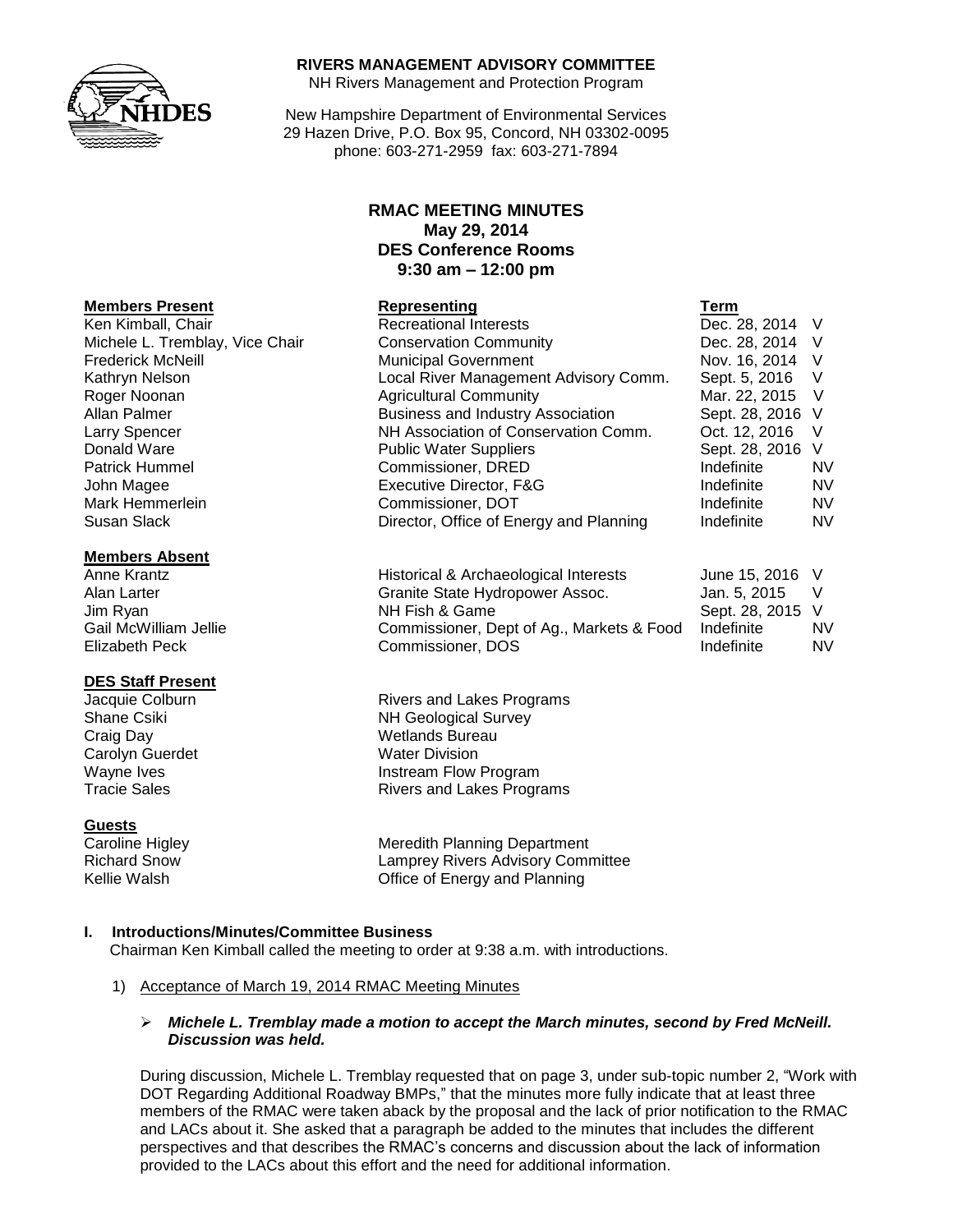*Kath Nelson moved that the prior motion be amended such that the March minutes be accepted with the amendment of an additional paragraph in the section "Work with DOT Regarding Additional Roadway BMPs," written by RMPP staff and approved by Michele L. Tremblay, that describes the concerns expressed during the discussion. Seconded by Larry Spencer. Minutes with amendment passed unanimously.* 

## 2) RMAC Membership Update

Fred McNeill's membership will be up for reappointment in November and Ken Kimball and Michele L. Tremblay are up for reappointment in December. Mark Hemmerlein was welcomed back to the RMAC representing the NH Department of Transportation, replacing Kevin Nyhan.

## **II. Proposed Changes to RSA 483**

## 1) Review of the Proposed Statutory Changes

Chair Kimball explained that the RMAC's Statute Review Subcommittee, consisting of himself, Michele L. Tremblay and Fred McNeill, had undertaken a review of RSA 483 in order to modernize the 25 year-old statute and ensure that it continued to reflect current priorities and practices. An outreach program to the LACs was also undertaken. A draft document of the proposed changes was distributed, and Chair Kimball suggested that all of the changes to the statute be approved together, rather than line-by-line, by the RMAC. Some changes were housekeeping and some changes were substantive. Once these changes are approved then a legislator will be sought to make the changes in statute.

### *Larry Spencer made a motion to accept all of the changes to RSA 483 at once. Second by Kath Nelson. Motion passed unanimously.*

[Note: The complete revised text to RSA 483 as discussed in this meeting, titled [DRAFT RSA 483 Mark-](http://xml2.des.state.nh.us/blogs/rmac/wp-content/uploads/DRAFT-RSA-483-Mark-Up-2014.06.23.pdf)[Up 2014.06.23,](http://xml2.des.state.nh.us/blogs/rmac/wp-content/uploads/DRAFT-RSA-483-Mark-Up-2014.06.23.pdf) is available on the RMAC blog with the meeting materials for the June 23, 2014 RMAC meeting.]

Section 483:4 Definitions

- "Aquatic connectivity" reference to nutrients removed and "naturally" added to new definition.
- "Dam" Wayne Ives noted that this definition of dams was inconsistent with the Dam Bureau's definition. Decision was made to maintain existing definition.
- "Fluvial Geomorphology Assessment" definition approved as proposed.
- "Free-flowing" edits to definition approved as proposed.
- "Interbasin transfer" Discussion was held regarding how this related to the proposed definition revision of "river drainage basin." No change was made to definition of "interbasin transfer."
- "Meander belt" "Natural" was struck from the proposed new definition and approved as edited.
- "River drainage basin" Discussion was held regarding how the proposed change from the six identified basins to basins defined on Hydrologic Unit Code (HUC) 8 level would be affected by the restriction on interbasin transfers, particularly in the Connecticut River watershed. Chair Kimball initiated an informal vote, which indicated that voting RMAC members preferred the HUC 8 definition of river drainage basins over the existing definition by a margin of 6 to 1 (with 1 abstention).

Section 483:7-a River Classification Criteria; Management

- Change in the minimum length of a natural river segment was approved at 3 miles.
- The change in the screening requirement of a road on a natural river segment was approved with the striking of "sufficiently" and further editing to remove the duplication of "screen" in 483:7-a I(3).
- Change in the minimum length of a community river segment was approved at one half mile.

Section 483:8 Rivers Management Advisory Committee; Establishment

- Proposed changes to 483:8 I were approved with the addition of:
	- $\circ$  The representative of public water suppliers will be nominated by the New Hampshire Water Works Association.
	- $\circ$  The representative of the hydropower industry will be nominated by the Granite State Hydropower Association *in consultation with the New Hampshire hydropower industry*.
	- o The Audubon Society *of New Hampshire* will be the second of the 3 organizations nominating the representative of the conservation community.
	- $\circ$  The representative of the local river management advisory committees will be nominated by the commissioner *from a list of members submitted by the local river management advisory committees*. [This sub-section may need further editing and review by the RMAC.]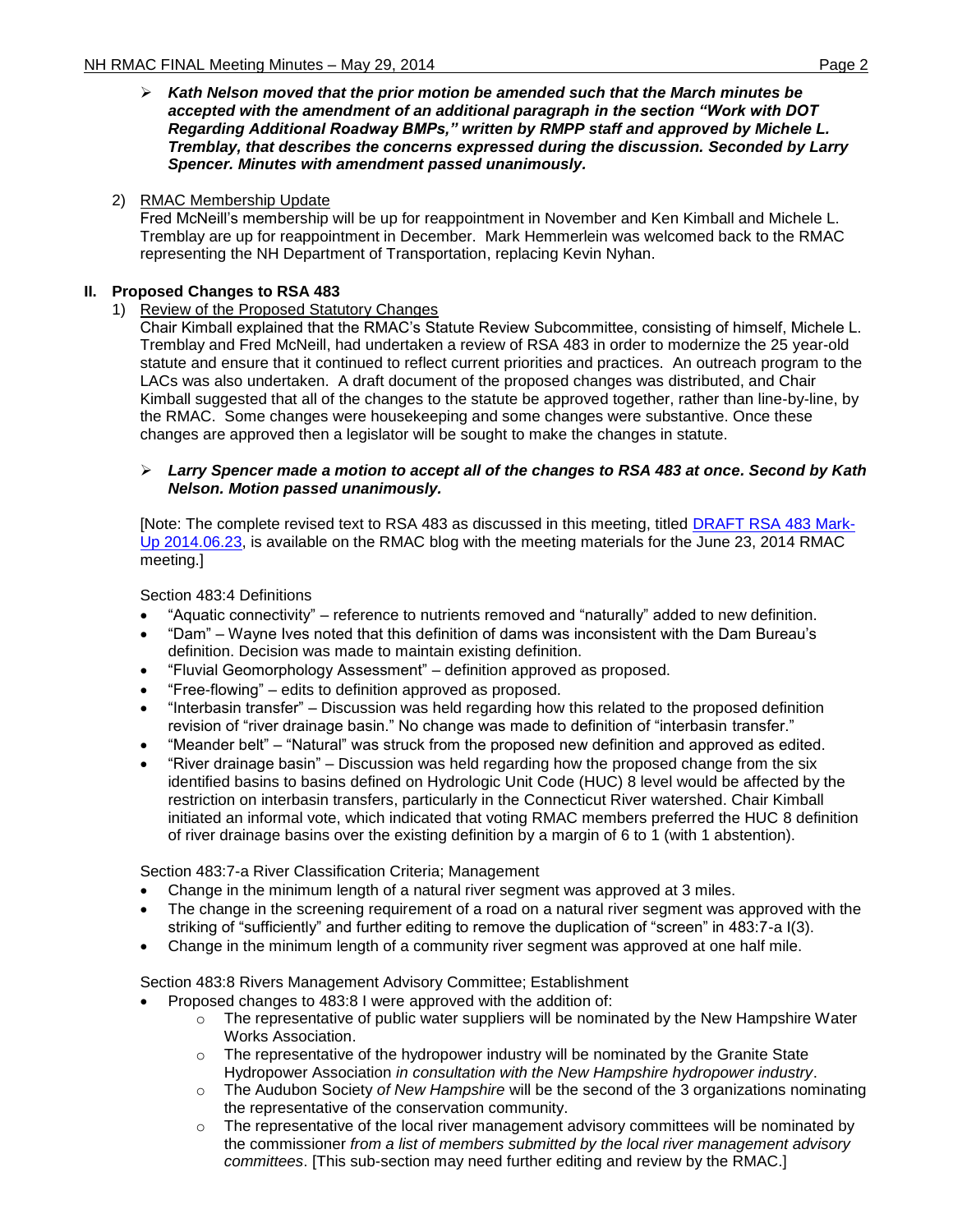- Municipalities were added to the list of entities advised by the RMAC in 483:8 VI.
- Proposed addition VI-a or VII approved as: The advisory committee, at its discretion, may provide testimony and advice on legislation and rules relevant to the management and protection of New Hampshire's rivers.
- Proposed addition VII-a or IX: The general idea of the addition was approved with addition of "management" in line 3. A suggestion was made to strike "management plan" in line 1. A second suggestion was made to replace "advice" with "input" in line 3. With these changes the section would read: "No state-owned property included in a local river corridor management plan shall be disposed of by the state except upon the review and recommendation of the advisory committee and with the advice input of the local river management advisory committee. This section will be revisited as it relates to following sections of the statute.

Review of the rest of the DRAFT RSA 483 Mark-up was postponed due to time constraints.

2) Process and Timeframe Moving Forward Postponed due to time constraints.

(Craig Day, DES Shoreland Program arrived.)

## **III. LAC Permit Review Process – Issues and Challenges**

Jacquie Colburn summarized the duties of the LACs to review construction and permitting of plans and projects which may affect designated rivers. Many of these permit programs are administered by DES, such as Wetlands, but a few are administered by other agencies including Dept. of Agriculture, Markets and Food for pesticide applications. The challenge is that DES has only 30 calendar days to review many permits, but LACs meet, at most, once per month and the time limits for review and comment vary based on the permit type and size of the project.

This issue recently came to the fore when the Ammonoosuc River LAC received a permit application, but was prevented from performing their planned site inspection by inclement weather. By the time the LAC members were able to view the site and submit a comment letter to DES, it was the evening of the day before the permit decision had to be made. Craig Day had already approved the permit earlier that day. For this particular permit application, the 30 day permit review period expired on a Sunday. Craig and Jacquie explained that because Craig was in the field on the preceding Friday, which was day 28 in the review process, he had to approve the permit a day early, on Thursday, day 27 of the review process. Craig did contact the engineering firm for the project on receipt of the LAC letter and let them know that they could amend their plan to incorporate the LAC's recommendations, but DES can only withdraw the permit and require the plans to be revised if DES has missed an enforceable item.

Craig noted that because of their work load, DES staff may not look at a permit application until a day or two before the permit review period expires. For the record, Jacquie shared a portion of the May 15<sup>th</sup> email from Connie McDade, Secretary of the Ammonoosuc LAC explaining her willingness to drive and personally deliver the LAC comment letter to DES.

Jacquie asked for ideas on how this process can be improved. She noted that the Permit Notification process needs to be improved, and also that LACs should provide comments within 25 days, rather than the 30 allowed, avoiding this type of issue. Kath Nelson requested a flow chart of the application process for the LACs to clarify the process, as well as clear due dates on the notices. Chair Kimball agreed that a functional structure would help. Larry Spencer recommended using a checklist, as he has seen used for Shoreland permits, for each permit type to help LACs know what topics to review. Susan Slack suggested a rule that permits would not be approved in less than 20 days, or some similar number, especially for designated rivers. Wayne Ives suggested that LACs let DES know if they are planning to comment on an application.

The RMAC asked to hear from DES how to prevent this type of issue in the future. Kath Nelson and Craig Day will arrange a time to talk and try to work out a solution.